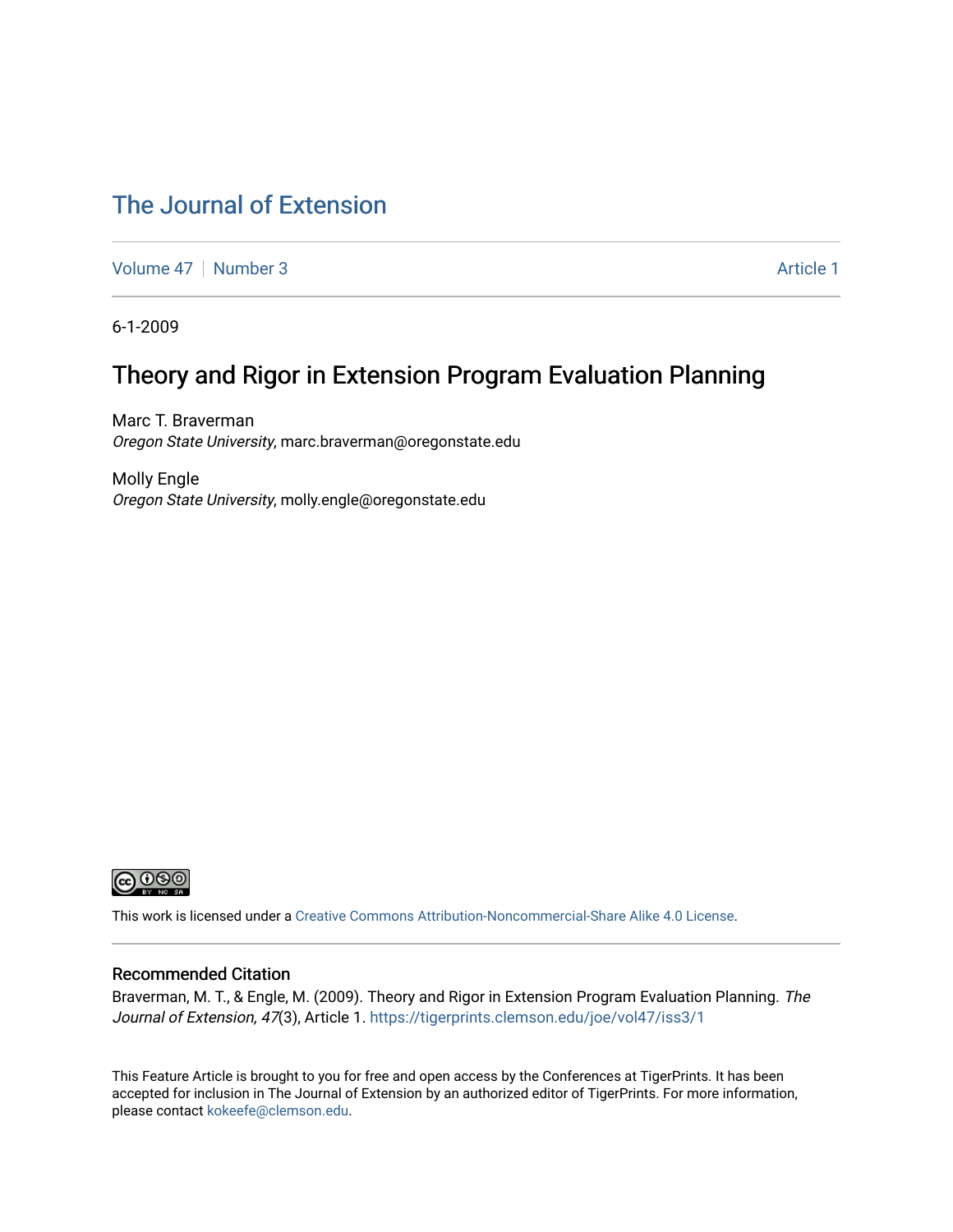

## **June 2009 Volume 47 Number 3 Article Number 3FEA1**

[Return to Current Issue](http://www.joe.org:80/joe/2009june/)

# **Theory and Rigor in Extension Program Evaluation Planning**

#### **Marc T. Braverman**

Program Leader, Extension Family and Community Development Program Professor, Human Development and Family Sciences [marc.braverman@oregonstate.edu](mailto:marc.braverman@oregonstate.edu)

> **Molly Engle** Associate Professor and Extension Evaluation Specialist [molly.engle@oregonstate.edu](mailto:molly.engle@oregonstate.edu)

> > Oregon State University Corvallis, Oregon

**Abstract:** This article examines two aspects of evaluation planning for Extension programs: the use of program theory and logic models and the decision process that affects the evaluation's methodological rigor. First, Extension program planners should move beyond standard applications of logic modeling to incorporate a broader, more flexible use of program theory. Second, a highly rigorous evaluation will provide numerous benefits, but considering the costs that are typically required, an evaluation's degree of rigor should be carefully determined with reference to how the findings will be used. The article makes recommendations with the aim of promoting effective and economical Extension evaluations.

# **Introduction**

Embedded within a network of land-grant universities, county partnerships, and the USDA, Cooperative Extension is as complex an organizational system as you are likely to find. Due to this complexity, Extension has an unusually wide range of stakeholders-legislators, funders, clientele audiences, agency partners, academic colleagues, taxpayers, and others-who are interested in knowing the quality and effectiveness of our programs. Evaluation is the primary way that we provide that information, and, therefore, evaluation is critical to Extension's long-term organizational success.

Because of the range of evaluation activity across Extension, our evaluations should strive to be both effective and economical, answering the critical questions of stakeholders or program staff in a way that makes best use of available resources. This process begins in the planning stage. In this article we examine two connected elements of evaluation planning that can help us meet these goals: the program theory (and associated logic model) that forms the basis for deciding what the evaluation will cover and the rigor of the evaluation's methodology.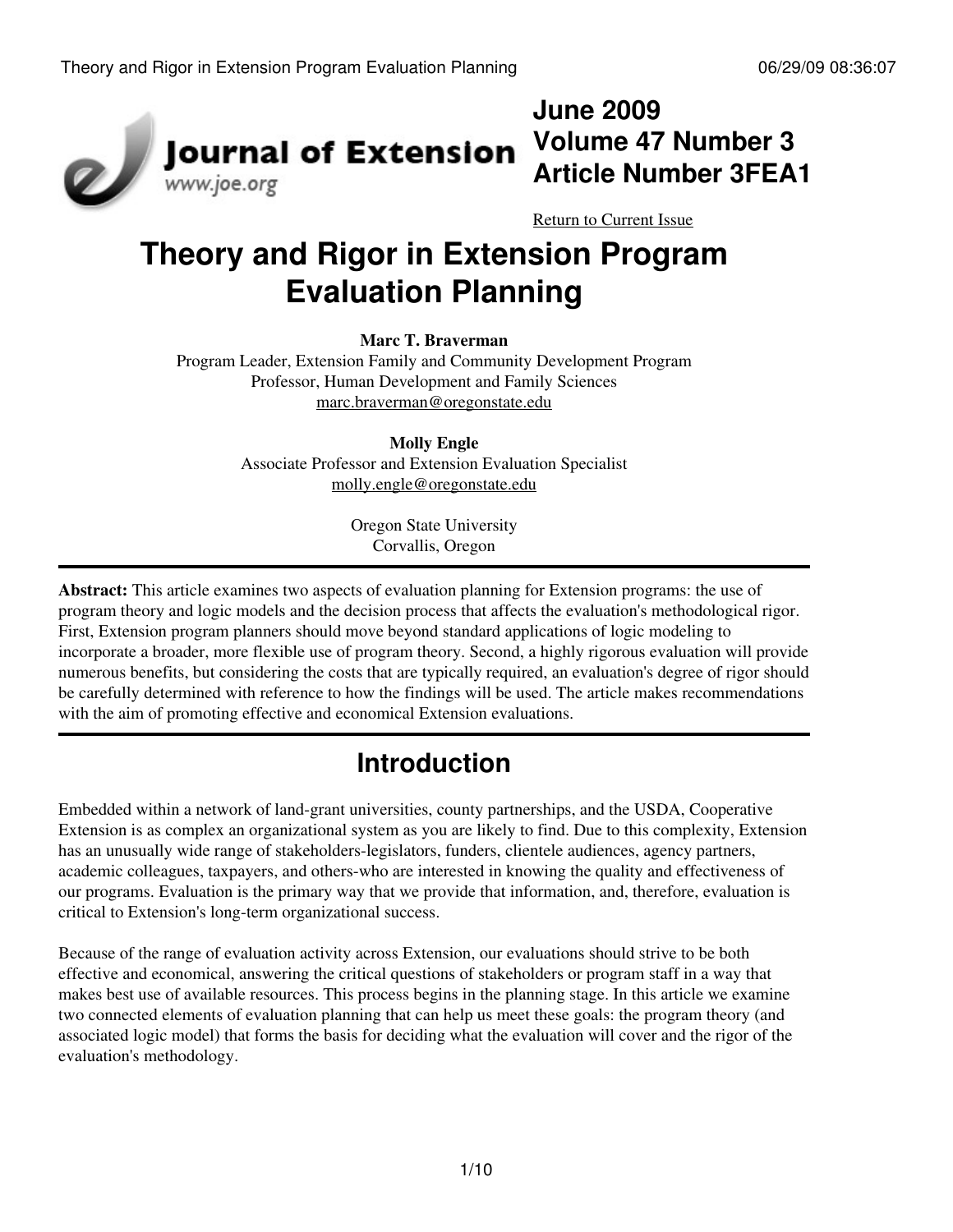## **Using Logic Models to Build More Sophisticated Program Theory**

Our first general recommendation is for Extension program planners and evaluators to make more advanced use of program theory and logic models and thereby take advantage of the benefits of these practices for building effective programs. Both of these terms have been defined in multiple ways in the evaluation literature, but basically, a *program theory* is an explanation of how the program is supposed to work and how it will bring about the intended change for the program's target audience (Bickman, 1990; Rossi, Lipsey, & Freeman, 2004). A *logic model* is a visual representation-a diagram-of the basic elements of the program theory. Logic models can take different forms, but the distinctive format of listing columns labeled *Resources*, *Activities*, *Outputs*, *Outcomes*, and *Impacts* (or similar categories) has been popularized through efforts of numerous organizations and evaluators, both inside and outside of Extension (e.g., Bennett, 1975; United Way of America, 1996; University of Wisconsin-Extension, 2005; W.K. Kellogg Foundation, 2004).

Within Extension, logic modeling has achieved widespread adoption over the past 15 years, led by the pioneering efforts of Extension faculty at the University of Wisconsin, who have made extensive use of national trainings and online dissemination. As Taylor-Powell and Boyd (2008) note: "Today, the logic model forms the basis of the federal planning and reporting system and is widely used and adapted by Extension organizations for program planning, evaluation, reporting, and grantwriting purposes" (p. 65). Examples of logic models used as the basis for programmatic research can also be found in the *Journal of Extension* (e.g., Hosty, 2005; Schmidt, Kolodinsky, Flint, & Whitney, 2006).

As many Extension staff know, logic models can help us determine where to focus an evaluation. But they have other important uses as well (Morell, 2008). They can help us to analyze program shortcomings and guide program improvements; they are excellent educational tools for describing our programs to stakeholders; and they can strengthen our grant proposals.

## **Moving Beyond the Standard Logic Model**

With this background of success, we think the time is right for Extension professionals to move beyond the standard logic model framework into new territory. Much of the potential of the logic modeling concept has not yet been tapped in Extension, and we can incorporate program theory in more sophisticated ways. Here are several examples of how this might occur:

- More specific causal connections. The standard format calls for a long list of elements within each box. The list of program activities leads to a list of outputs, which leads in turn to a list of short-term outcomes, longer-term impacts, etc. The causal arrows flow from one box to the next, and it is not possible to tell which elements within the boxes are necessary for change to take place. A more incisive, informative model would specify the individual causal connections between these elements. For example, which specific activities does a particular learning outcome depend on? This would create a more complex logic model, but one that is also more useful for understanding and testing the program.
- *Focusing evaluation activity on selected parts of the model.* The program theory underlying a logic model may be relatively better established in some sections of the model than in others. In those cases, the program theory can guide decisions about which parts of the model raise the biggest concerns and deserve the most evaluative attention. For example, Dale Blyth (2009) has recommended an overarching evaluation model for 4-H youth development programs in which at the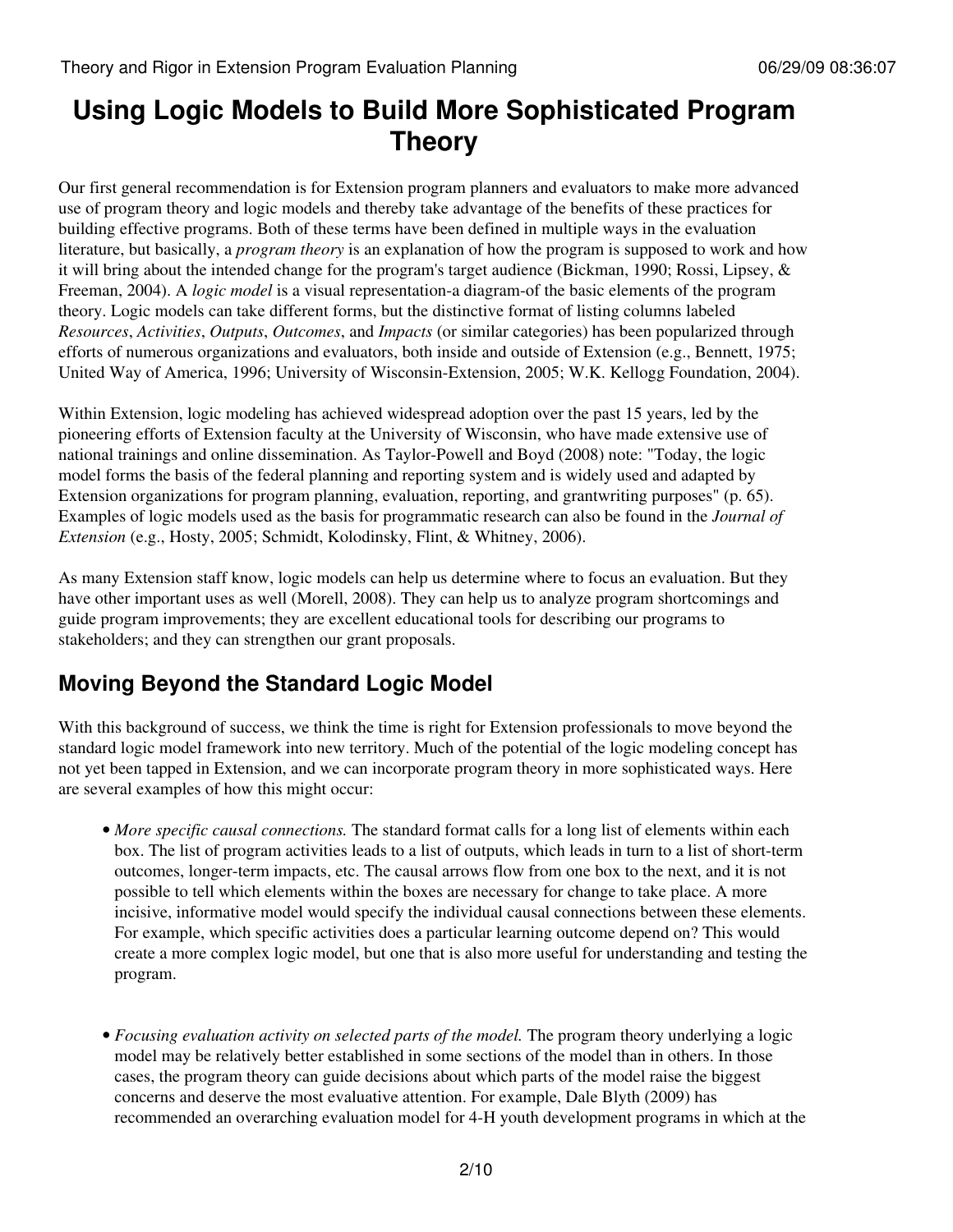#### Theory and Rigor in Extension Program Evaluation Planning 06/29/09 08:36:07

program level, Extension personnel focus on assessing the *quality* of program implementation rather than outcomes, while the linkages between program quality and the intended outcomes are measured at a more centralized level of Extension. Clearly, this approach to evaluation requires a careful reliance on program theory to make the different pieces fit together.

*Identifying critical mediators within any section of the logic model.* Part of the value of program • theories and logic models is that their causal links can help identify potentially important mediators-those intermediate variables that are necessary to make the desired change happen. In most standard logic models, mediating relationships are included only in the chain of outcomes: the program creates short-term *knowledge* change, which leads to intermediate-term *behavior* change, which finally leads to long-term *impact* such as improved personal health or economic sustainability. In other words, the causal relationship between the program operation and the long-term impact is mediated by changes in both knowledge and behavior. However, as we will illustrate shortly, mediating relationships can occur at any point in the logic model, not just among the outcomes. A solid program theory can illuminate details of the program process at any point in the logic model. Figure 1 illustrates this concept diagrammatically.





## **A Real-Life Example: The Oregon 4-H Horse Program**

An illustration will show how these concepts can be applied in the evaluation planning process. Figure 2 shows the Oregon 4-H Program model, displayed as a logic model, somewhat modified from the standard format. Working backward, the model shows that positive youth development-as exemplified by the variables of competence, confidence, connection, etc.-will occur if the program can successfully provide opportunities for youth to experience belonging, mastery, generosity, and independence. Those opportunities, in turn, will be made possible by a combination of adequate resources, youth participation, and engagement strategies such as project meetings.

State 4-H faculty have recently begun studying the 4-H horse program as a case study, to see how these principles work in action, and they used program theory to delve into a deeper understanding of program operations. Staff members had heard anecdotally that the horse project was frequently characterized by high conflict among adults, both volunteer leaders and parents, within its local program units. The staff feared that this conflict could potentially interfere with the successful achievement of program outcomes, as detailed in the logic model. Therefore they embarked on a small, qualitative study of the role of conflict, with the goal of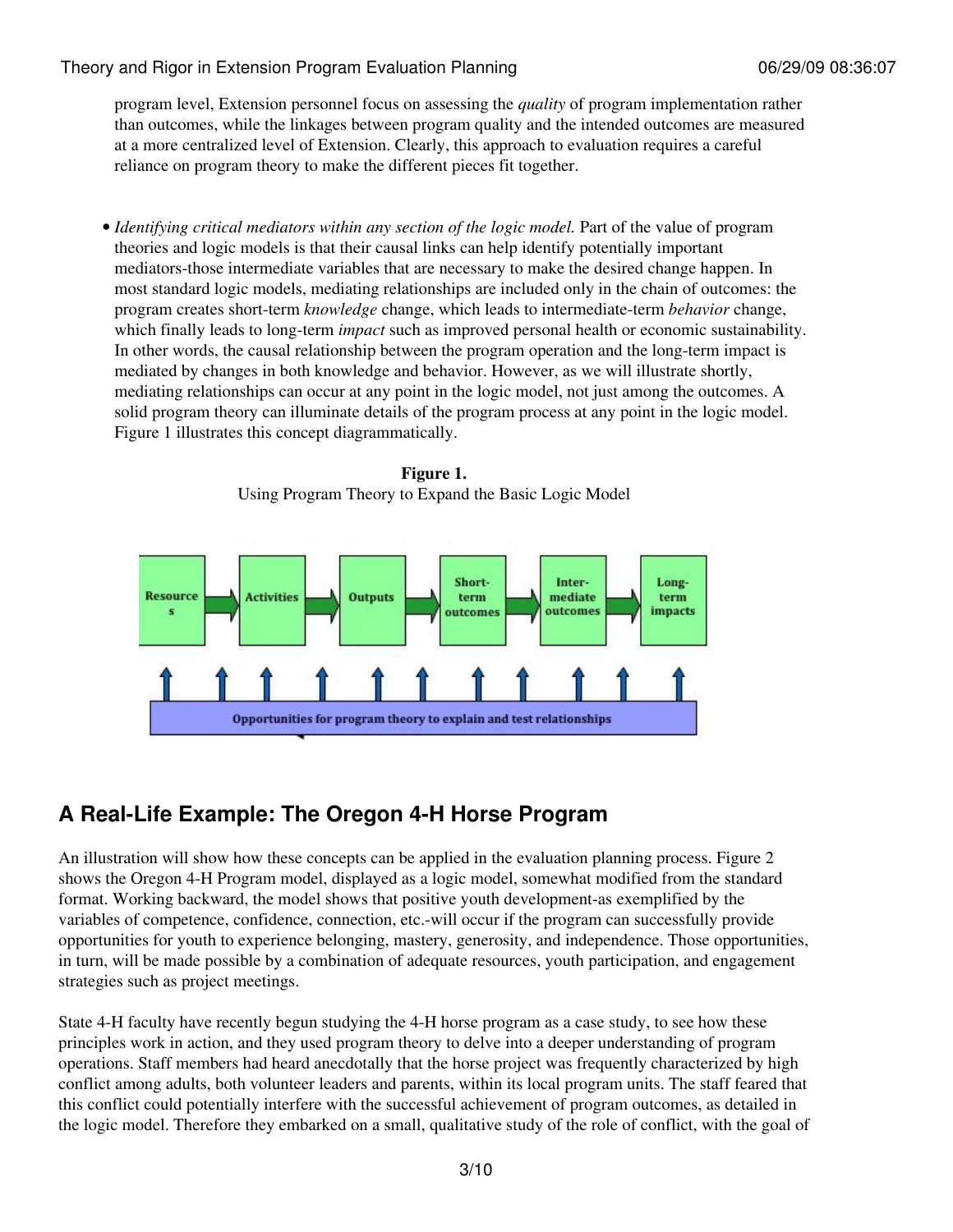building a stronger program theory that could, in turn, guide a comprehensive program evaluation.





The 4-H staff conducted a series of focus groups around Oregon, which suggested that conflict did indeed seem to exist in several, though certainly not all, 4-H horse clubs. They wondered whether the level of conflict within a club might be an impediment to the program's ability to achieve successful youth outcomes, and they began to consider this as a potential new element for the horse program's program theory. The presence of conflict between adults might mediate the program's ability to move successfully from engagement strategies to learning opportunities. These new *potential* relationships are illustrated in Figure 3. The model is oversimplified since, of course, the conflict variable is more complex than the simple dichotomy *low-high*. An evaluation will need to take account of this greater real-world complexity, relying on aspects of the program theory that are not represented in the simplified logic model diagram (that is, how to conceive and measure *conflict*, a challenge that is also relevant for our next section).

Currently, the 4-H program staff are in the process of developing an evaluation of these very relationships. If they do find that conflict is an impediment for achieving the intended positive youth development outcomes, the staff will be in a position to address the problem directly and search for solutions. For our illustrative purposes, we can see that the program theory and logic model have been expanded in a way that allows for more sensitive examination of the program's interpersonal dynamics. This may set the stage for refining the horse program to keep it on track, and to avert a potentially serious roadblock to success for its youthful clientele.

#### **Figure 3.**

Section of Logic Model for a Program Theory Hypothesis About How Conflict Within the 4-H Horse Program Might Interfere with Educational Processes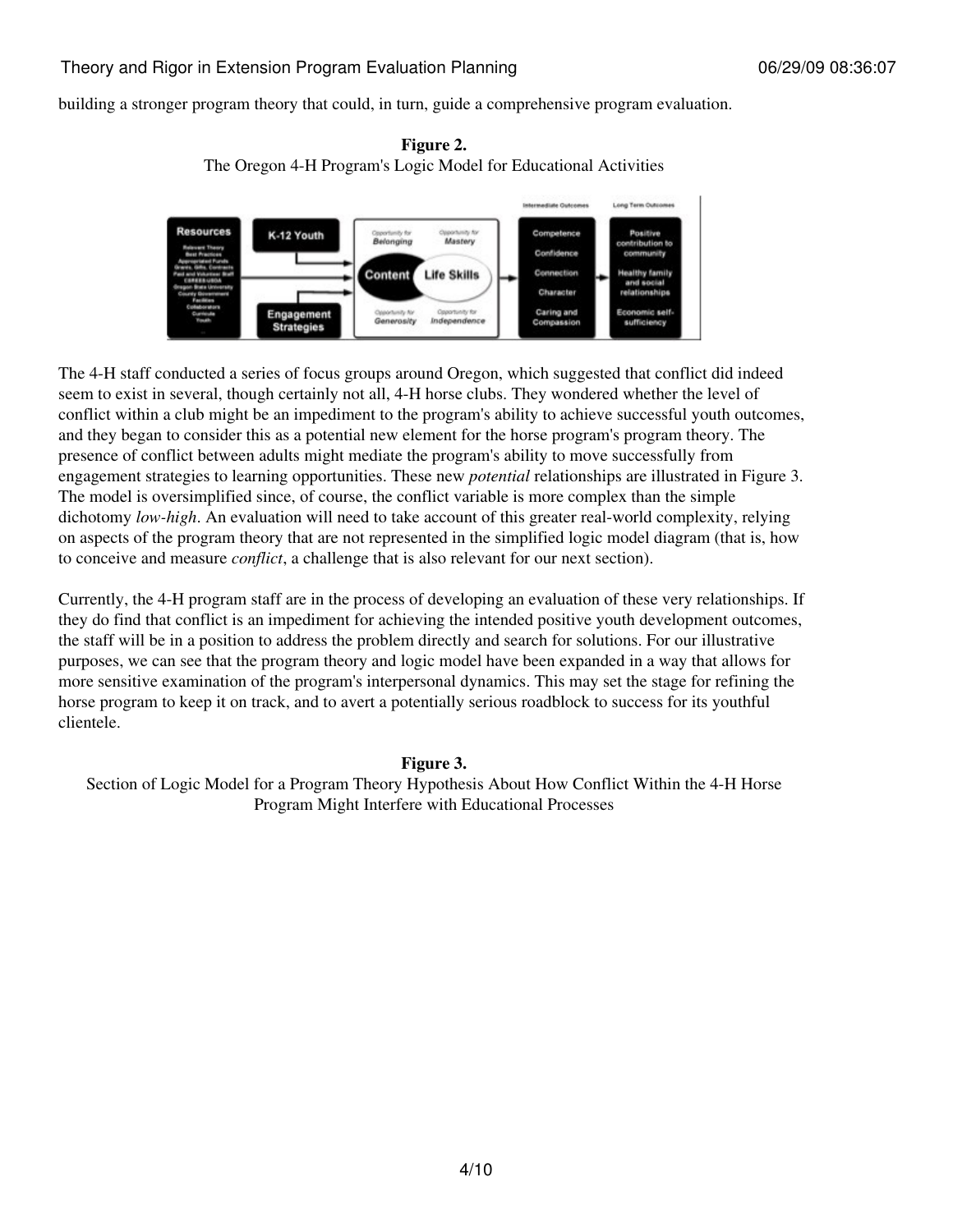

## **Methodological Rigor: Building a Case Based on Persuasive Evaluation Evidence**

We have all heard the call. Funding agencies, grant reviewers, legislators, and our academic departments desire methodologically rigorous evaluations of Extension programs, that is, evaluations that are technically sound and provide an opportunity to show solid, convincing evidence of a program's impact. This point is made within the "pages" of *JOE* as well (e.g., Duniform, Duttweiler, Pillemer, Tobias, & Trochim, 2004). The rigor, or technical strength, of an evaluation can influence whether a program is continued or eliminated, or whether it achieves recognition and distinction.

## **Methodological Rigor Defined**

Braverman and Arnold (2008) define rigor as "a characteristic of evaluation studies that refers to the strength of the design's underlying logic and the confidence with which conclusions can be drawn" (p. 72). A rigorous evaluation makes use of strong designs and valid measures and tracks information about how the program was actually delivered. Rigor contributes to evaluation quality, and it can be described in terms of specific elements related to the evaluation's planning and implementation. Several of those critical elements are the following (see Braverman and Arnold for a more detailed list):

- *Evaluation design*: For program impact evaluations, how well does the design allow us to determine if the program itself was the cause of positive change in the outcomes?
- *Measurement strategies*: Will the program outcomes be measured in a valid, reliable way that provides strong evidence for drawing conclusions?
- Program monitoring: During the evaluation, are we observing the program closely enough so that we can describe how it is being delivered, including potential differences between program delivery sites?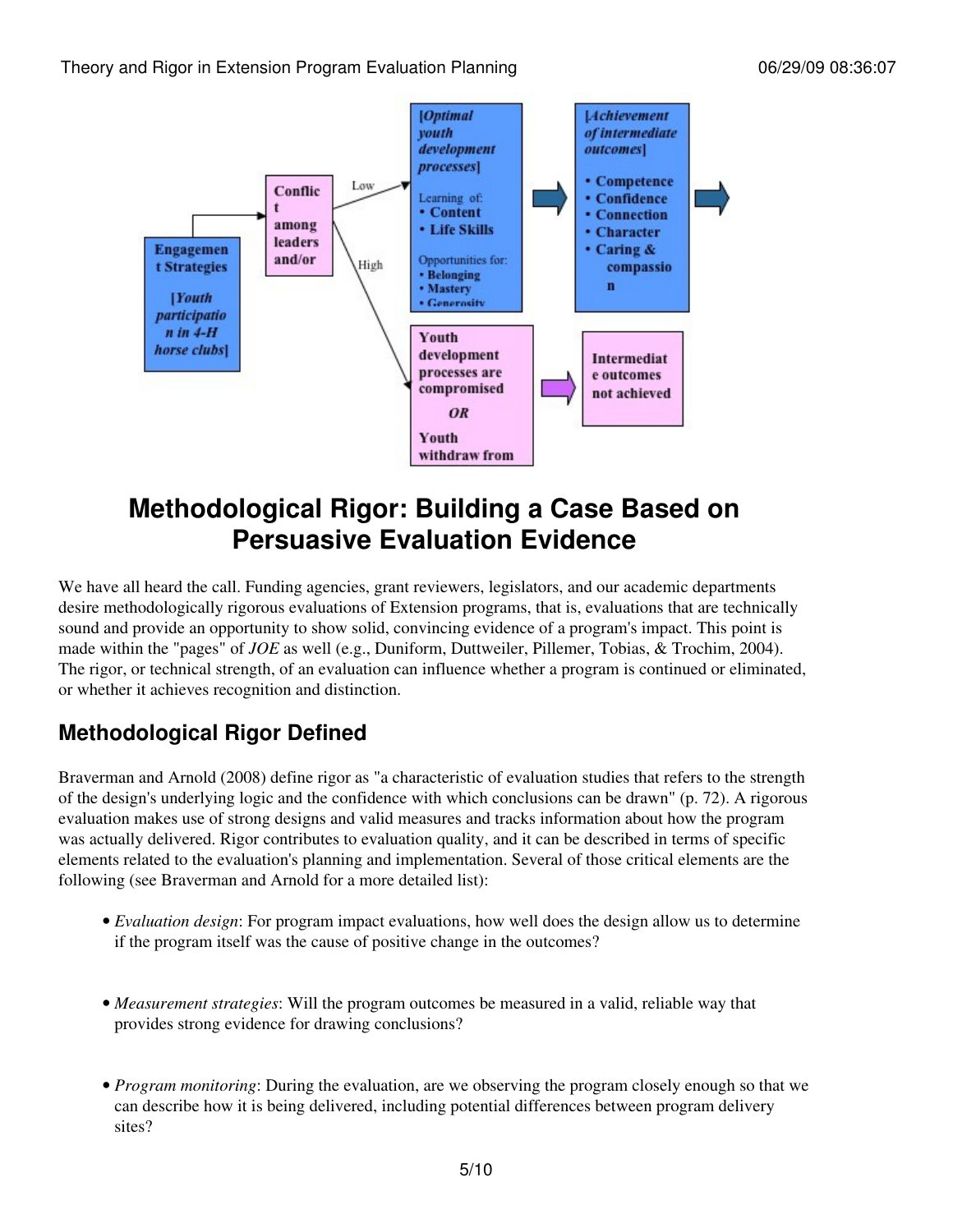*Program participation and attrition*: Are efforts made to reach participants who didn't attend • regularly, who left the program midway, or who received different program dosage levels? Or does it just measure whoever happens to attend on the day of data collection?

For most of these elements, a number of options will probably exist for the evaluation planning team. Those options may range from high rigor-producing high confidence in the findings-to a more moderate level of rigor, which may be somewhat less convincing but will still allow for valid and useful conclusions. We don't include a "low-rigor" category because that would threaten the basic acceptability of the evidence and lead to a weak—and not particularly useful—evaluation.

Table 1 displays these concepts in action. Using the example of an educational program aimed at teaching parenting skills, it shows some of the many choices that can be made during the evaluation-planning period. In each case, a moderate-rigor choice is contrasted with a high-rigor choice, and the advantage of the high-rigor choice is described.

#### **Table 1.**

Options in Evaluation Planning: Moderate-Rigor and High-Rigor Choices to Evaluate a Multiple-Session, Multiple-Site Parenting Skills Education Program

| <b>Rigor</b><br><b>Element</b>        | <b>Moderate-Rigor</b><br>Option                                                                              | <b>Higher-Rigor Option</b>                                                                                 | What the<br><b>Higher-Rigor</b><br><b>Option Adds</b>                                                                                               |
|---------------------------------------|--------------------------------------------------------------------------------------------------------------|------------------------------------------------------------------------------------------------------------|-----------------------------------------------------------------------------------------------------------------------------------------------------|
| Evaluation<br>study design            | Single group pre-<br>and post-test design                                                                    | Comparison group<br>design                                                                                 | More confidence that<br>our program was the<br>cause of positive<br>change (if indeed<br>positive change<br>occurs)                                 |
| Measurement<br>- Knowledge<br>gain    | Participants'<br>self-ratings of how<br>much they learned<br>about good parenting                            | Valid, reliable test of<br>what people actually<br>know about the<br>program's content                     | Being able to make<br>more authoritative<br>statement about what<br>people really know<br>(and don't know)<br>after participating in<br>the program |
| Measurement<br>- Behavioral<br>change | Participants'<br>intentions (at end of<br>class) to change their<br>parenting behaviors                      | Six months after<br>program, self-report<br>surveys of participants'<br>current parenting<br>behaviors     | More confidence in<br>stating that the<br>program has resulted<br>in actual behavioral<br>change                                                    |
| Program<br>delivery<br>monitoring     | Observe one session<br>per delivery site, or<br>interview program<br>leader to determine<br>what content was | Observe multiple<br>sessions at each<br>delivery site, to get a<br>detailed picture of<br>program delivery | Ability to explain,<br>rather than speculate,<br>why delivery sites<br>may differ from each<br>other in effectiveness                               |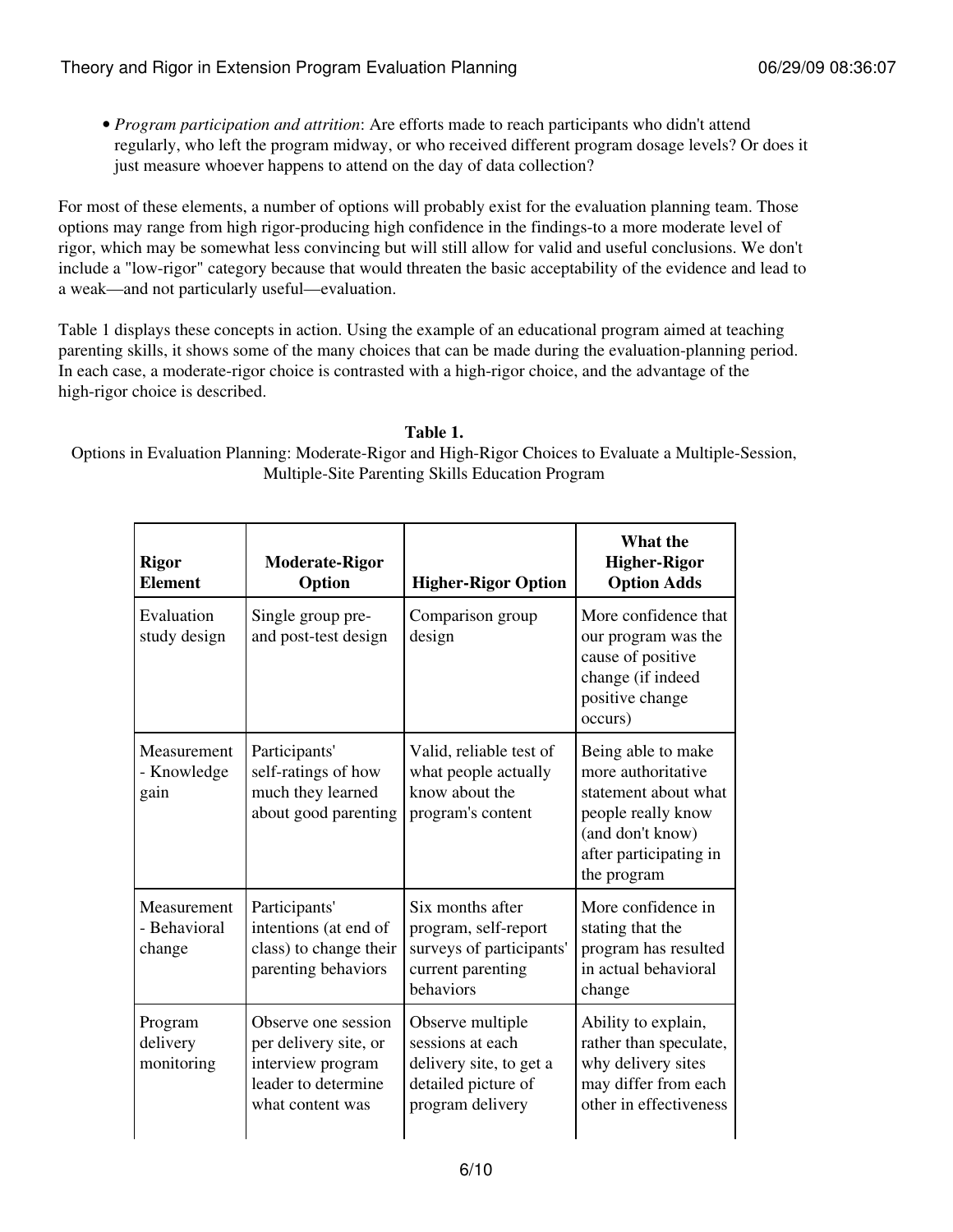|                                           | covered                                                                            |                                                                                                                                                                                                                                              |                                                                                                                                                               |
|-------------------------------------------|------------------------------------------------------------------------------------|----------------------------------------------------------------------------------------------------------------------------------------------------------------------------------------------------------------------------------------------|---------------------------------------------------------------------------------------------------------------------------------------------------------------|
| Program<br>participation<br>and attrition | Give survey to only<br>those participants<br>who attend the final<br>class session | Program team<br>determines beforehand<br>what minimum<br>number of sessions<br>should count for<br>program participation,<br>and makes attempt to<br>survey an appropriate<br>sample of participants<br>who meet that<br>attendance standard | More comprehensive<br>understanding of the<br>program's full<br>audience, rather than<br>a convenience<br>sample of people<br>who attended on a<br>given date |

## **The Benefits and Costs of Methodological Rigor**

What are the benefits of a stronger evidence base and greater confidence in your evaluation results? Here are a few.

- A strong evaluation can make a program more competitive for obtaining follow-up funding from government agencies or private foundations.
- It can help a program gain recognition at the national level.
- It can help convince elected officials of Extension's value (especially in combination with the two bullets above).
- It will make it possible to disseminate the program and the evaluation study via refereed publications, conferences, and other high-visibility channels.
- Through the program's increased recognition, a strong evaluation can help attract new participants and help the program grow.
- It can lead to increased understanding among Extension staff of the program's true strengths and shortcomings, and a clearer sense of what needs to be done to strengthen the program.

Keeping these benefits in mind, however, there is another side to the coin. Program evaluation can be an expensive undertaking to begin with, and the factors associated with strong methodology can increase costs quickly. For example, consider these sources of increased expense for an impact evaluation:

- Recruiting a large evaluation sample to increase the study's statistical power,
- Recruiting, testing, and monitoring a comparison group that does not receive the program,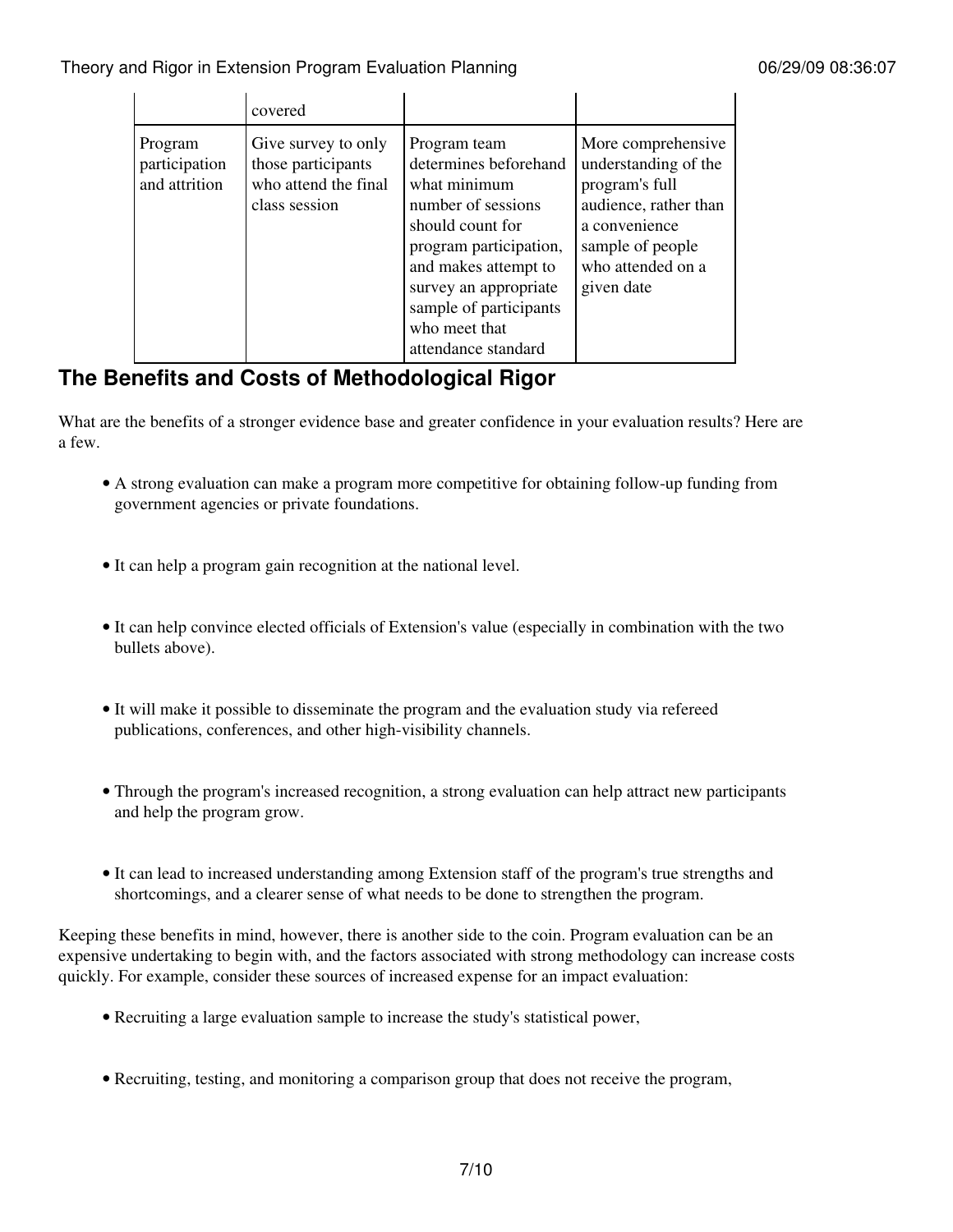- Extensive monitoring of program sessions,
- Using multiple measurement points (e.g., three rather than two, or two rather than one),
- Compensating evaluation study participants in order to minimize attrition,
- Finding professionals with the expertise to develop instruments or conduct specialized statistical analysis, and
- Tracking long-term behavioral outcomes in addition to short-term learning outcomes.

All of these factors require time, money, and personnel. The sum total may exceed your program's budget, time horizon, or expertise. Therefore, although a moderate-rigor evaluation will result in only a moderate level of confidence in the findings, it will be easier to implement, will require fewer resources, and may take less time.

### **Making Choices**

As can be seen, the rigor of an evaluation is a multidimensional concept rather than a unitary one. It's an accumulation of different parts, each requiring care and attention. We have seen cases of impact studies that have strong comparative designs, such as separate program and control groups, but weak or inappropriate measurement strategies. Unfortunately the net effect is an evaluation that is not very convincing, despite the impressive control group design. Evaluation teams have to make smart, thoughtful, and sometimes difficult decisions about methodology, weighing benefits and costs to find the most suitable overall plan.

How should program staff and the evaluation team make these choices? It is frequently said that you should plan the most rigorous evaluation possible for the amount of resources available. To that commonplace bromide, we add two caveats. First, if you are indeed working with a fixed amount of resources-by which we are generally referring to money and people's time-there are still plenty of decisions about whether to put those resources into one part of the evaluation or another.

- Which is a more critical use of staff time: observing numerous program sessions or conducting additional focus groups?
- Which is a more critical use of limited funds: purchasing well-tested, copyrighted instruments or compensating respondents to increase participation rates in the data collection?

These questions must be answered with the big picture in mind-how the evaluation information will be interpreted and used.

Second, these decisions require consultation with a wider group than just the program staff and evaluators. To find out if the evaluation evidence will be convincing, make sure you know the opinions of the people who need to be convinced-the evaluation's primary intended users (Patton, 2008). Decisions about whether a planned evaluation is sufficiently rigorous and whether the strength of evidence will be "good enough," need input from stakeholders, administrators, academic colleagues, and other individuals who will be making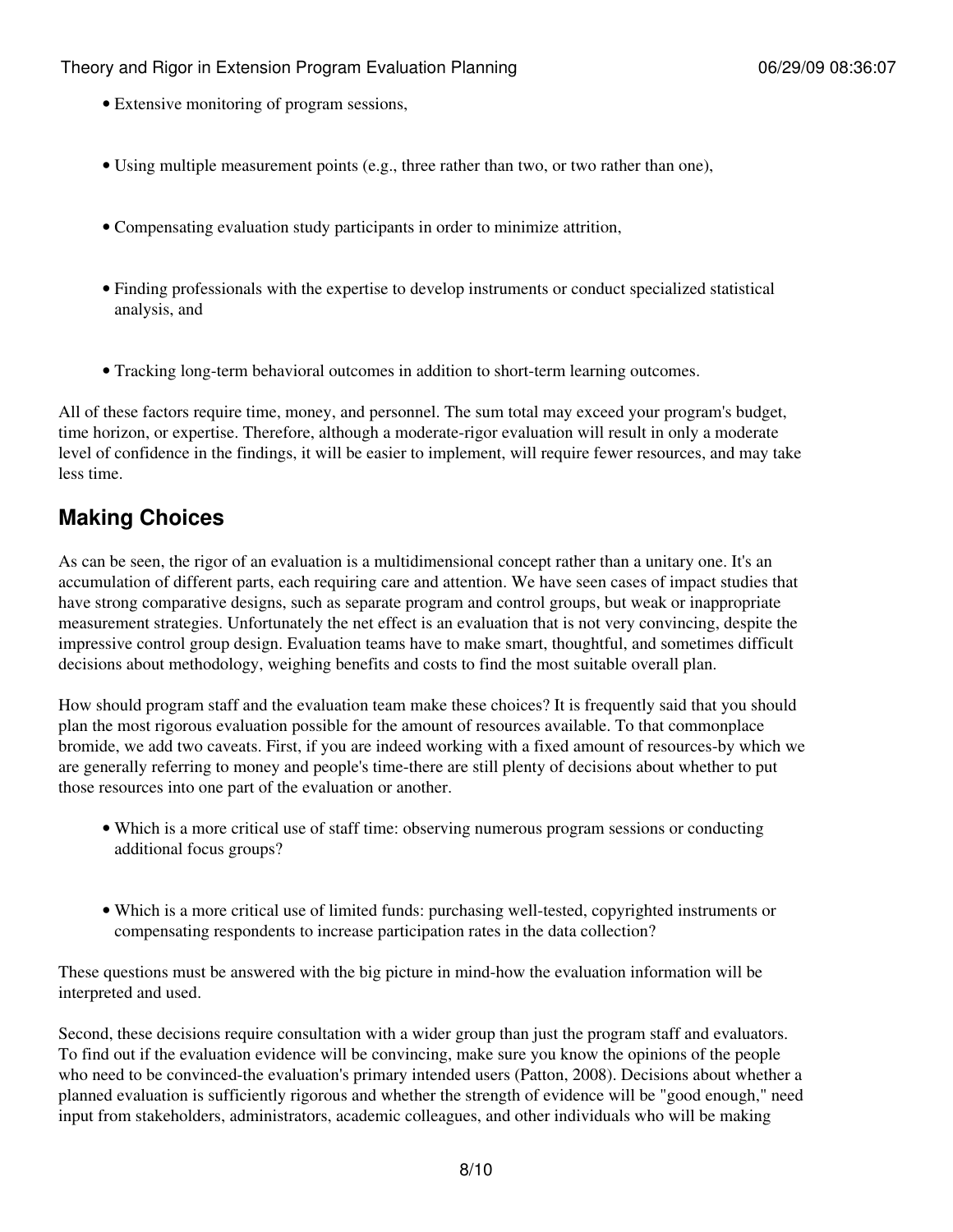critical decisions. Some evaluation situations, e.g., building a program from a federal grant, will require the highest methodological rigor possible, despite the costs. In other situations, a more moderate level of confidence may be acceptable, and it may be important to limit the resources expended. In those cases a moderate-rigor evaluation will often be an appropriate and preferred option.

# **Conclusion**

In this article we have offered some recommendations in two specific areas-using program theory and deciding on methodological rigor-to help Extension professionals plan evaluations that are both effective in targeting information needs and economical in the use of resources. Some final summary points to keep in mind are the following.

- Extension program planners should move beyond the standard applications of logic models—helpful as they are—into a broader, more flexible use of program theory.
- Attention to program theory can help to identify areas that need examination and to focus on high-priority evaluation questions.
- The rigor of a program evaluation depends on a combination of specific planning decisions and implementation factors.
- The value of highly rigorous evaluations lies in the confidence one can place in the findings and conclusions: the more rigorous the evaluation, the more likely it will be able to stand up to critical scrutiny. However, rigor can also involve higher costs in terms of time and money.
- The many planning decisions relating to rigor should be made with awareness of the plan for using the findings, as well as attention to available resources. A moderately rigorous evaluation can be appropriate if it will answer the primary questions with a level of confidence that is acceptable for the program's stakeholders.

#### **Acknowledgments**

We thank Mary Arnold, Roger Rennekamp, and Jonathan Morell for their valuable contributions to the development of this article.

## **References**

Bennett, C. (1975). Up the hierarchy. *Journal of Extension* [On-line], 13(2). Available at: <http://www.joe.org/joe/1975march/1975-2-a1.pdf>

Bickman, L. (Ed.). (1990). *Advances in program theory. New Directions for Program Evaluation, 47*.

Blyth, D. (2009, January). *Constructing the Future of Youth Development: Four Trends and the Challenges and Opportunities they Provide*. Webinar broadcast, 4-H National Learning Priorities conference. Retrieved April 20, 2009 from:<http://www.uvm.edu/extension/youthdevelopment/?Page=presentation-january09.html>